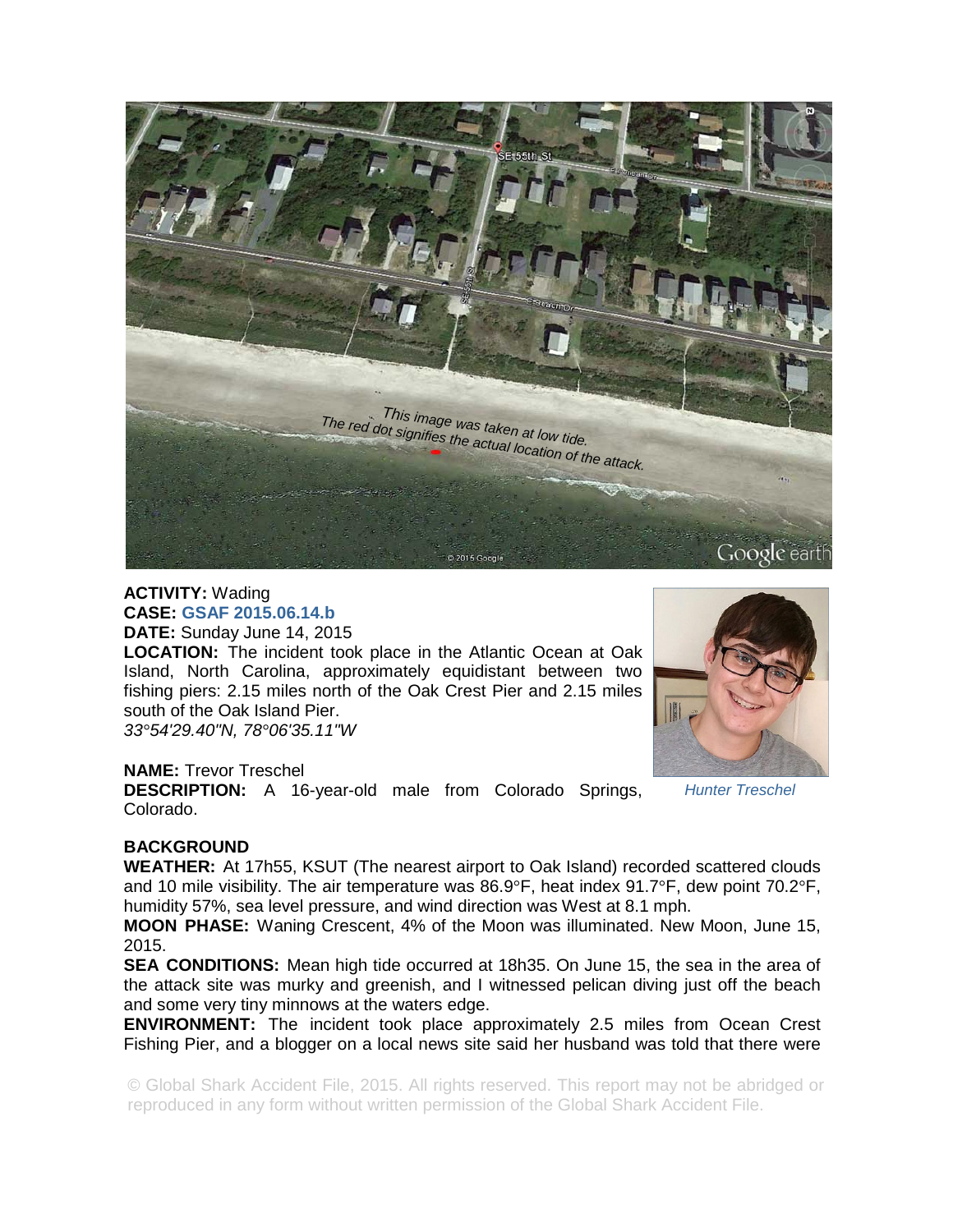some kayaks near the pier on Friday June 12, and they were chumming. Another blogger reports that he has seen sharkers fishing at Yaupon Beach and one SUV had a shark fishing website on it. According to Ocean Crest Pier website, trout were caught from the pier during the morning and late afternoon of June 14, 2015. All that week: Black Drum (*Pogonias cromis*), sheepshead (*Archosargus probatocephalus*), bluefish (*Pomatomus saltatrix*) and Spanish mackerel (*Scomberomorus maculatus)* were also being caught. Sharks and skates were plentiful, with dogfish being caught in the 12"-14" size range. According to witnesses on the beach, there were small baitfish in the water at the time of the attack and pelicans were diving into the water. On Saturday June 13, GSAF Case Investigator Clay Creswell was at Cherry Grove Pier about 42 miles south of Oak Island and observed that the water was very murky, brown in color, and schools of baitfish in the breakers up to the shoreline all along the beach. **DISTANCE FROM SHORE:** 20 yards

**DEPTH OF WATER:** Waist deep **TIME:** 17h51

**NARRATIVE:** Hunter Treschel walked into the water to wash off sand. He had been in the water for only a minute when he "felt a hit" on his left calf. "I thought it felt like a big fish, and I started moving away. It all happened very, very quickly. And then I saw the shark on my left arm," he said. "It was half way up my bicep kind of. It just attached and then it wasn't attached anymore."

"My cousin pulled me out of the water and got me on the beach. I'm thinking, 'There's no way this just happened, because there's no pain,'" he said. "I didn't feel anything."

**INJURY:** Acording to New Hanover Regional Medical Center and police dispatch, the patient's left arm severed by the shark with 2/3rd's of the bicep removed by the shark.

**FIRST AID / TREATMENT:** By-standers on the beach and First Responders helped save the life of the patient; the injury was life-threatening and without their assistance the attack might have been fatal.

First responders moved the injured teen out of the path of a passing storm. *"*A guy had a belt with him, and he was able to use that as a tourniquet on my arm, to stop the bleeding," recalls Treschel. "I'd like to thank him very much. And then there were other people, I don't know their names, but I'd really like to thank all of them a lot. They were all helping me kind of stay calm until the ambulance got there."

The patient was airlifted to New Hanover Regional Medical Center in Wilmington and arrived there in serious condition "It was a clean transaction," said Dr. Borden Hooks III. "On arrival at the hospital, the patient was taken to the operating room where doctors stopped the bleeding and performed a 'definitive repair.' In surgery when we have traumatic injuries, a definitive repair is one where we can get the vital tissue structures back together," said Dr. Hooks. He said the patient wouldn't have to undergo any other procedures but will remain hospitalized for at least a few more days. "He's awake and talking to us. He does have a lot of recovering to do but young folks tend to recover well," he said. Although the patient is in good shape, Hooks said he can't say for sure how well he'll recover. "I can't tell you exactly how well he's going to recover, but I can tell you that they've made a lot of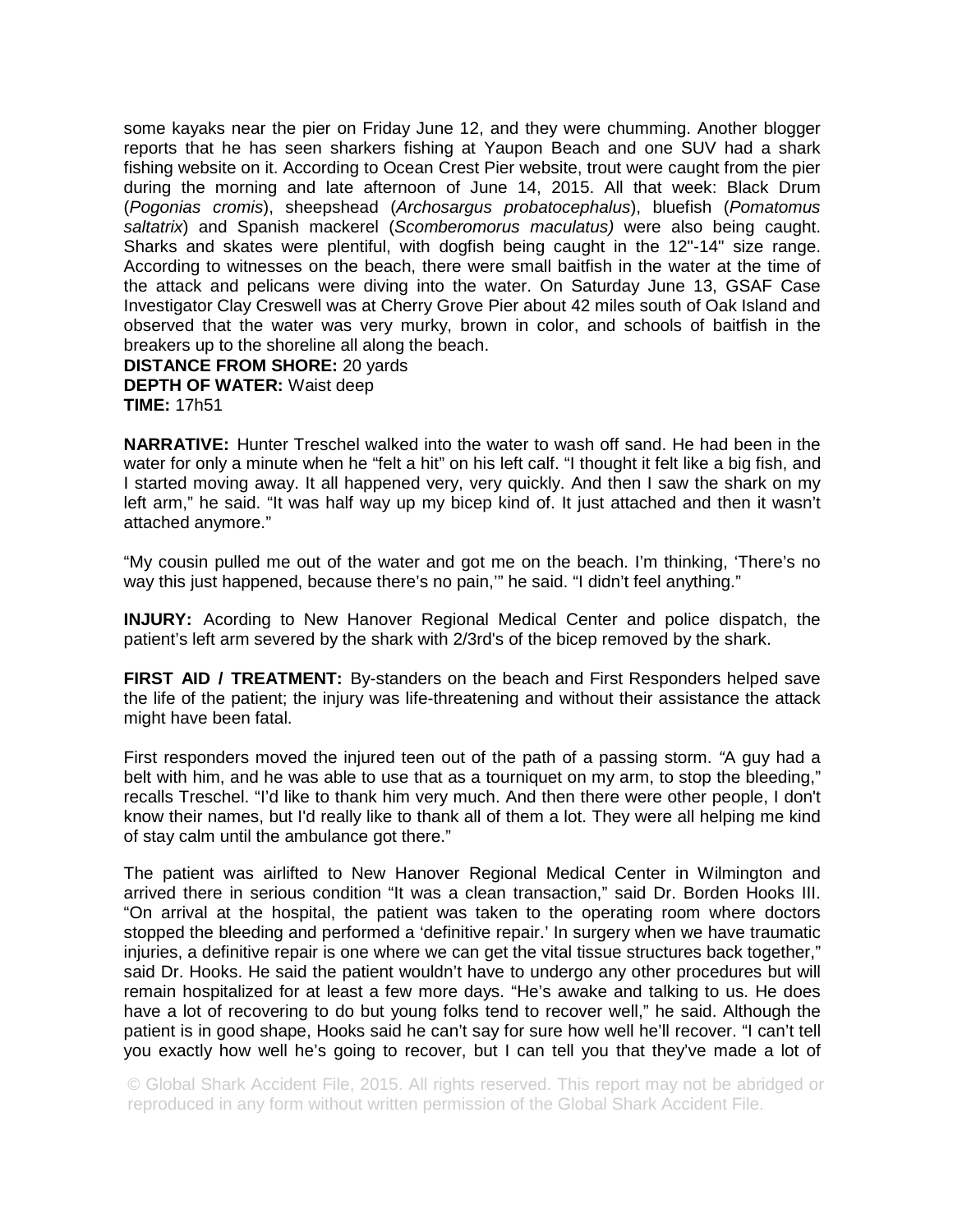advances in prosthetic limbs and devices," he said.

Four days after the attack, Treschel spoke to the media: "I've lost my arm obviously, so I have two options: I can try to live my life the way I was and make an effort to do that even though I don't have an arm, or I can just let this be completely debilitating and bring my life down and ruin it. Out of those two, there's really only one that I would actually choose and that's to try to fight and live a normal life with the cards I've been dealt. Thank you for everybody's support. I've gotten a massive amount of messages from people from all over, wishing me well, I'd like to thank them for that. To my friends back home, I can't wait to see them again. A big thank you to everyone who helped me out at the beach. Thanks to the ambulance crews and all the hospital staff who helped me throughout this whole ordeal."

Interviewed on *Good Morning America,* he had a message for Yow who lost an arm to a shark the same day at Oak Island: "Just stay strong. It's not a life-changing thing to lose an arm. There's plenty of people who have done it, and we're both young, and as time goes on, prosthetics technology is going to be just unreal compared to what we imagine today, and it's always improving. So who knows, 30 years, it might be like having a second arm."

**SPECIES:** As yet undetermined, however the habitat, behavior of the shark and nature of the injury suggests that a bull shark may have been involved. Brunswick County Sheriff John Ingram said aerial and shore patrols will continue monitoring the coastline. Ingram said two sharks, or possibly the same one, were spotted after the attacks. The size of one shark sighted was estimated at about seven feet long. The second sighting was a shark of the same general size.

**NOTES:** On Monday, June 15, I met with Oak Island Town Manager Tim Holloman, Oak Island Mayor Betty W. Wallace, and Caswell Beach Commissioner/Mayor Pro Tem. They all confirmed that there is beach shark fishing on the Island, and chumming activity does occur, and I witnessed beach shark fishermen anchoring chum bags off the beach to attract sharks. It is not known if there was shark fishing/chumming activity the day before the day of or night before the attacks. If there was chumming in the area Friday or Saturday, this could be a contributing factor for a large predator being in the area at the time of the attack. On June 27, 2015 talked to Oak Island Pier workers. Oak Island Pier is approximately 4.3 miles north of Ocean Crest Pier. The workers told me that on the day of the two attacks two jet skiers in the area of Oak Island Pier reported that sharks "were everywhere". They said the bluefish were running and pogies were prevalent in the water. Oak Island officials, and Professor Frank Schwartz all confirm that schools bluefish were present the day of the attacks. I recommended that chumming laws be reviewed and a county ordinance set in place to make chumming from the beach illegal.

## **SOURCES:** Fox News, June 15, 2015

http://www.fox10phoenix.com/story/29327611/2015/06/16/2-youths-hurt-in-shark-attackson-north-carolina-coast

WPIX 11 New York, June 14, 2015 http://pix11.com/2015/06/15/shark-attacks-how-likely-are-they/

#### Boston Globe June 15, 2015

https://www.bostonglobe.com/news/nation/2015/06/15/vacationers-lose-limbs-separateshark-attacks/ChZnDgiGwIbbm4POZaC4yJ/story.html